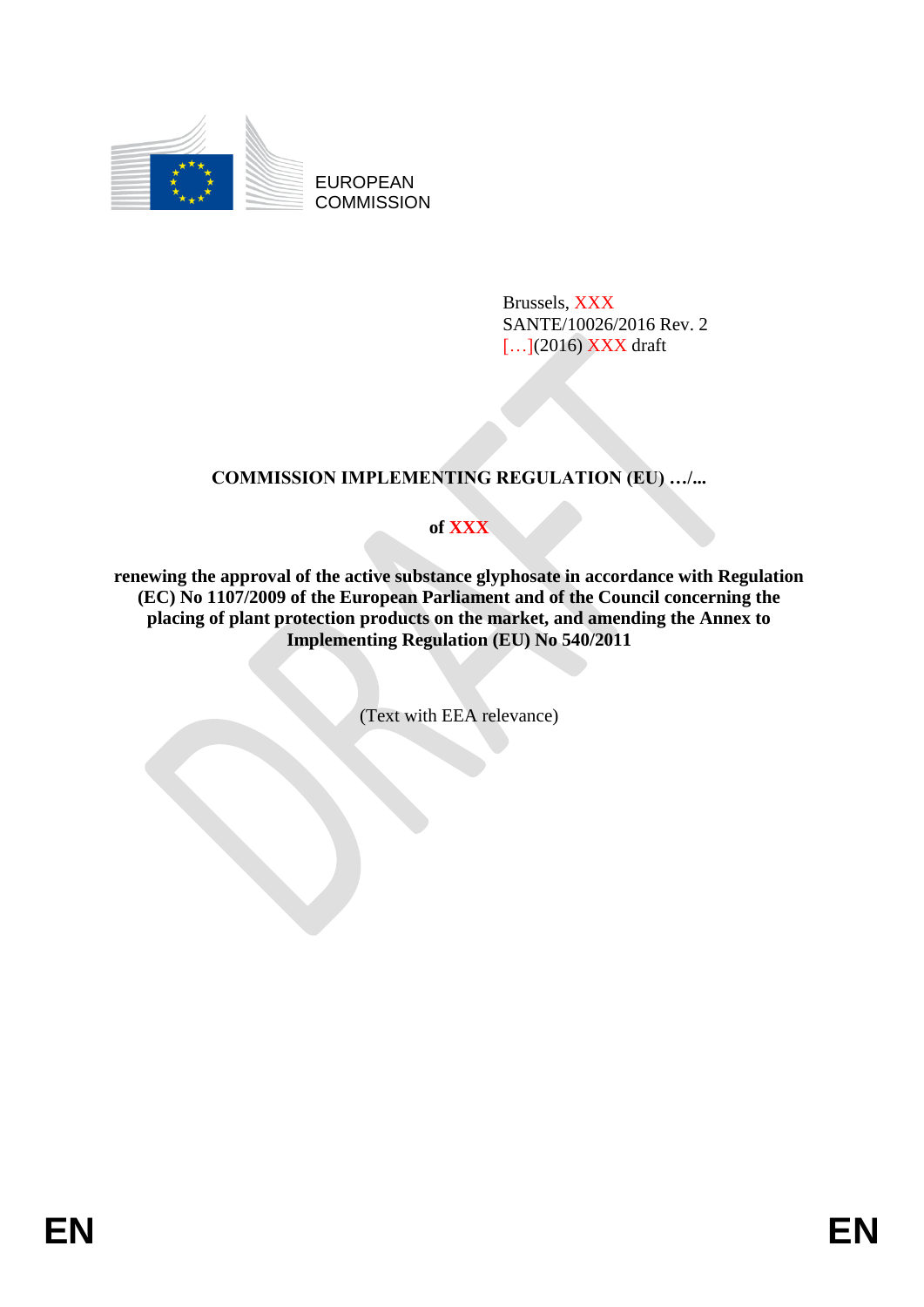## **COMMISSION IMPLEMENTING REGULATION (EU) …/...**

## **of XXX**

## **renewing the approval of the active substance glyphosate in accordance with Regulation (EC) No 1107/2009 of the European Parliament and of the Council concerning the placing of plant protection products on the market, and amending the Annex to Implementing Regulation (EU) No 540/2011**

## (Text with EEA relevance)

#### THE EUROPEAN COMMISSION,

Having regard to the Treaty on the Functioning of the European Union,

Having regard to Regulation (EC) No 1107/2009 of the European Parliament and of the Council of 21 October 2009 concerning the placing of plant protection products on the market and repealing Council Directives  $79/117/EEC$  and  $91/414/EEC<sup>1</sup>$ , and in particular Article 20(1) thereof,

Whereas:

- (1) The approval of the active substance glyphosate, as set out in Part A of the Annex to Commission Implementing Regulation (EU) No 540/2011<sup>2</sup>, expires on 30 June 2016.
- (2) An application for the renewal of the inclusion of glyphosate in Annex I to Council Directive  $91/414/EEC^3$  was submitted in accordance with Article 4 of Commission Regulation (EU) No  $1141/2010<sup>4</sup>$  within the time period provided for in that Article.
- (3) The applicant submitted the supplementary dossiers required in accordance with Article 9 of Regulation (EU) No 1141/2010. The application was found to be complete by the rapporteur Member State.
- (4) The rapporteur Member State prepared a renewal assessment report in consultation with the co-rapporteur Member State and submitted it to the European Food Safety Authority (hereinafter 'the Authority') and the Commission on 20 December 2013.
- (5) The Authority communicated the renewal assessment report to the applicant and to the Member States for comments and forwarded the comments received to the Commission. The Authority also made the supplementary summary dossier available to the public.
- (6) Following the findings of the International Agency for Research on Cancer as regards the carcinogenic potential of glyphosate, the Commission on 29 April 2015 mandated

 $\bar{1}$  $\frac{1}{2}$  OJ L 309, 24.11.2009, p. 1.

<sup>2</sup> Commission Implementing Regulation (EU) No 540/2011 of 25 May 2011 implementing Regulation (EC) No 1107/2009 of the European Parliament and of the Council as regards the list of approved active substances (OJ L 153, 11.6.2011, p. 1).

<sup>&</sup>lt;sup>3</sup><br><sup>3</sup> Council Directive 91/414/EEC of 15 July 1991 concerning the placing of plant protection products on the market (OJ L 230, 19.8.1991, p. 1).

<sup>&</sup>lt;sup>4</sup> Commission Regulation (EU) No 1141/2010 of 7 December 2010 laying down the procedure for the renewal of the inclusion of a second group of active substances in Annex I to Council Directive 91/414/EEC and establishing the list of those substances (OJ L 322, 8.12.2010, p. 10).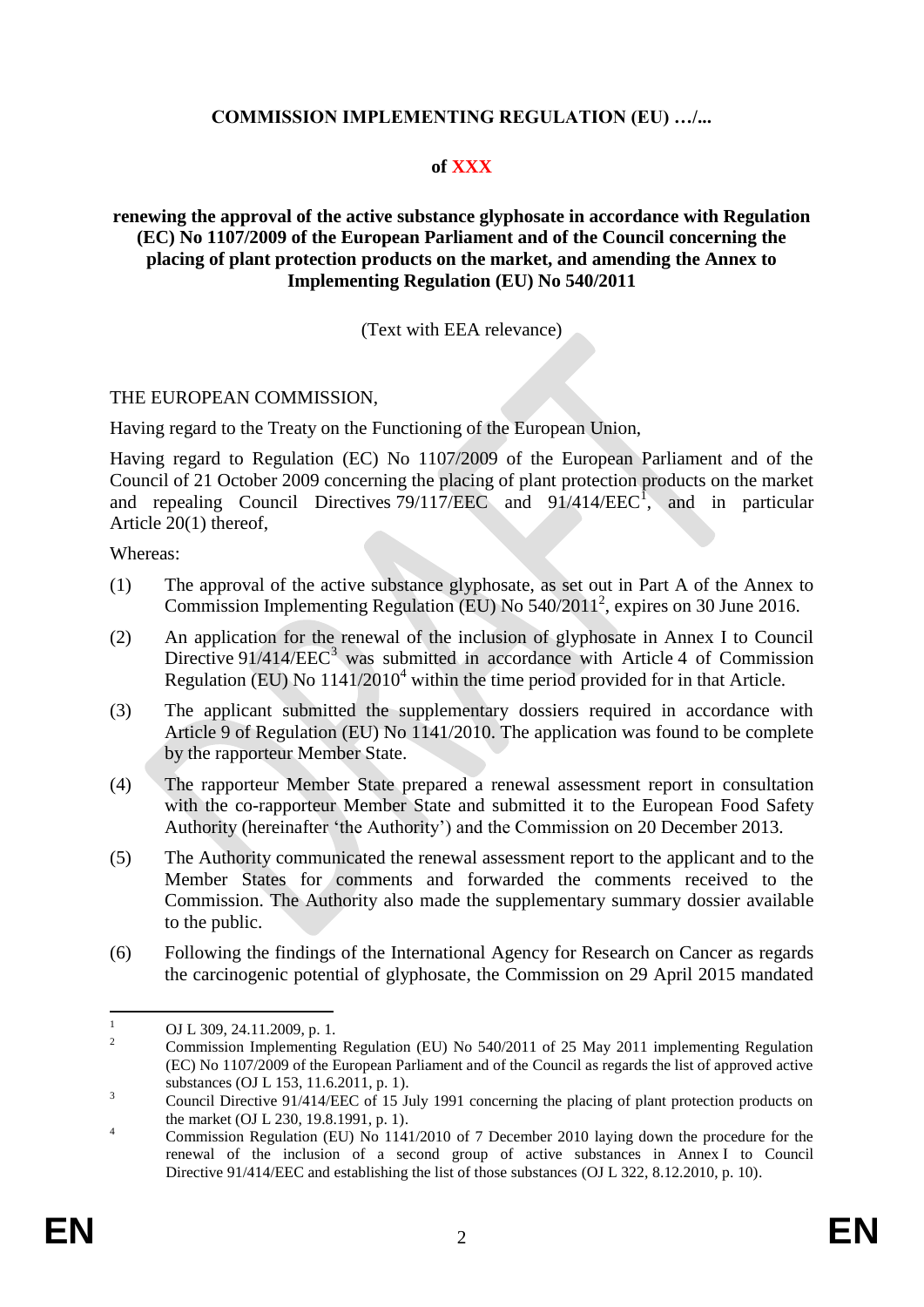the Authority to review the underlying information and to include those findings in its conclusion.

- (7) To allow for an appropriate evaluation of the information<sup>5</sup> from the International Agency for Research on Cancer and the extraordinarily high number of comments received from Member States and the public, the Commission extended the deadline for the submission of the Authority's conclusion.
- (8) On 30 October  $2015^6$  the Authority communicated to the Commission its conclusion on whether glyphosate can be expected to meet the approval criteria provided for in Article 4 of Regulation (EC) No 1107/2009. The Commission presented the draft review report for glyphosate to the Standing Committee on Plants, Animals, Food and Feed on 28 January 2016.
- (9) It has been established with respect to one or more representative uses of at least one plant protection product containing the active substance that the approval criteria provided for in Article 4 of Regulation (EC) No 1107/2009 are satisfied. Those approval criteria are therefore deemed to be satisfied.
- (10) It is therefore appropriate to renew the approval of glyphosate.
- (11) However, several Member States expressed in the Standing Committee on Plants, Animals, Food and Feed on 7 March 2016 the view that from the risk management perspective an approval period shorter than the maximum period provided for in Article 14(2) of Regulation (EC) No 1107/2009 would be appropriate for the renewal of approval of glyphosate, and other Member States pointed to additional circumstances specific to glyphosate which should be taken into account.
- (12) In particular, while a large amount of information on the active substance glyphosate already exists and has been assessed, additional information on glyphosate is published at an exceptionally high rate compared to other active substances. The possibilities of rapid developments in science and technology should be taken into account when deciding on the length of the approval period of glyphosate, also bearing in mind the fact that the International Agency for Research on Cancer and the Authority have each made distinct findings as regards the carcinogenic potential of glyphosate and that glyphosate is one of the most widely used herbicides in the Union.
- (13) In light of the above factors, and bearing in mind the need to ensure a level of safety and protection consistent with the high level of protection that is sought within the Union, it is appropriate to provide for a renewal of the approval of glyphosate for a period of nine years that ensures a priority re-assessment of glyphosate over other active substances.
- (14) On 13 April 2016 the European Parliament adopted its Resolution P8\_TA-PROV(2016)0119 on the previous draft of the Commission Implementing Regulation renewing the approval of the active substance glyphosate made available to the European Parliament on 23 February 2016.
- (15) On 22 July  $2015<sup>7</sup>$  the rapporteur Member State indicated its intention to submit a dossier concerning the harmonised classification of glyphosate, including for the

 $\frac{1}{5}$ IARC Monographs on the Evaluation of Carcinogenic Risks to Humans, Volume 112 (2015). Available online: [www.iarc.fr.](http://www.iarc.fr/)

EFSA Journal 2015; 13(11): 4302. Available online: [www.efsa.europa.eu.](http://www.efsa.europa.eu/)

<sup>7</sup> ECHA Registry of Intentions. Available online: echa.europa.eu/web/guest/addressing-chemicals-ofconcern/registry-of-intentions.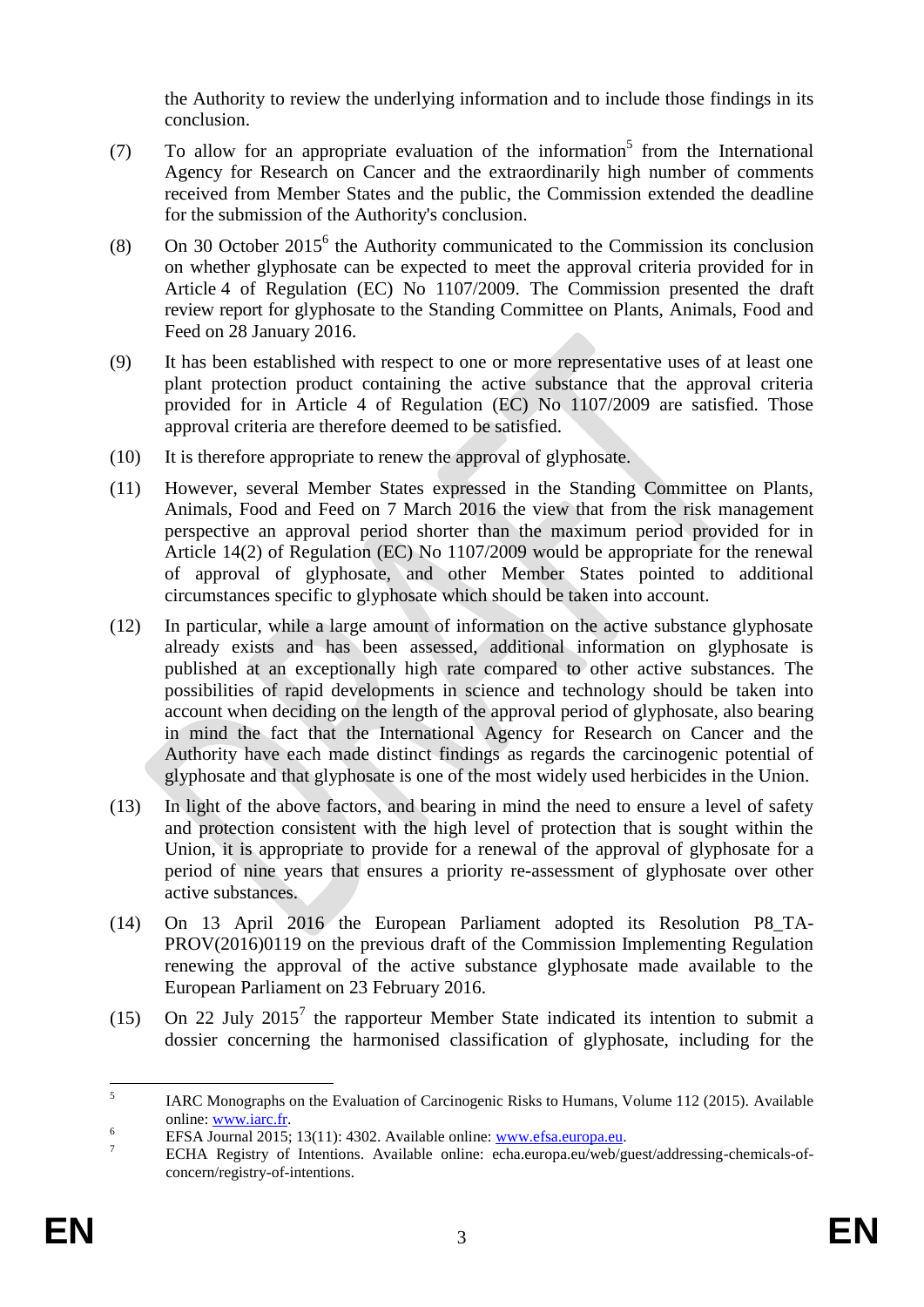hazard class on carcinogenicity, in accordance with Article 37 of Regulation (EC) No 1272/2008<sup>8</sup>. On 17 March 2016 the rapporteur Member State has submitted that dossier to the European Chemicals Agency. In view of the time required to assess the dossier, it was not possible to finalise the classification procedure before the expiration of the approval. If that procedure would lead to a change in the harmonised classification of glyphosate that is relevant for its approval based on the criteria set out in Regulation (EC) No 1107/2009, including the criterion on classification as carcinogen, the Commission will without delay review and, if appropriate, amend or withdraw, the approval in accordance with Article 21 of that Regulation.

- (16) On 30 October 2015<sup>9</sup> the Authority communicated to the Commission its statement on the toxicological assessment of POE-tallowamine (CAS No 61791-26-2), a substance frequently used as a co-formulant in plant protection products containing glyphosate. It concluded that compared to glyphosate, a significant toxicity of POE-tallowamine was observed on all endpoints investigated. Additional concerns were highlighted as regards the potential of POE-tallowamine to negatively affect human health.
- (17) In accordance with Article 14(1) of Regulation (EC) No 1107/2009 in conjunction with Article 6 thereof and in the light of current scientific and technical knowledge, it is necessary to include certain conditions and restrictions. It is, in particular, appropriate to require further confirmatory information and to exclude the coformulant POE-tallowamine (CAS No 61791-26-2) from the use in plant protection products containing glyphosate.
- (18) In its renewal assessment report, the rapporteur Member State indicated that the use of glyphosate may affect populations of non-target terrestrial arthropod and vertebrate species via trophic interactions. Taking into account that report, it is appropriate to require Member States to pay particular attention to this issue in accordance with Article 4(3)(e)(iii) of Regulation (EC) No 1107/2009 when granting authorisations for plant protection products.
- (19) In accordance with Article 27(2) of Regulation (EC) No 1107/2009, a list of coformulants not accepted for inclusion in plant protection products shall be established. The Commission, the Authority and Member States have started work in view of establishing that list. In carrying out that work, the Commission will pay particular attention to potentially harmful co-formulants used in plant protection products containing glyphosate. The list of unacceptable co-formulants will be established in future in a separate act, in accordance with the procedural requirements set out in Article 27(2) of Regulation (EC) No 1107/2009.
- (20) The risk assessment for the renewal of the approval of glyphosate is based on a limited number of representative uses, which however do not restrict the uses for which plant protection products containing glyphosate may be authorised. It is therefore appropriate not to maintain the restriction to uses as a herbicide.

 $\overline{8}$ <sup>8</sup> Regulation (EC) No 1272/2008 of the European Parliament and of the Council of 16 December 2008 on classification, labelling and packaging of substances and mixtures, amending and repealing Directives 67/548/EEC and 1999/45/EC, and amending Regulation (EC) No 1907/2006 (OJ L 353, 31.12.2008, p.1).

<sup>9</sup> EFSA Journal 2015; 13(11): 4303. Available online: [www.efsa.europa.eu.](http://www.efsa.europa.eu/)